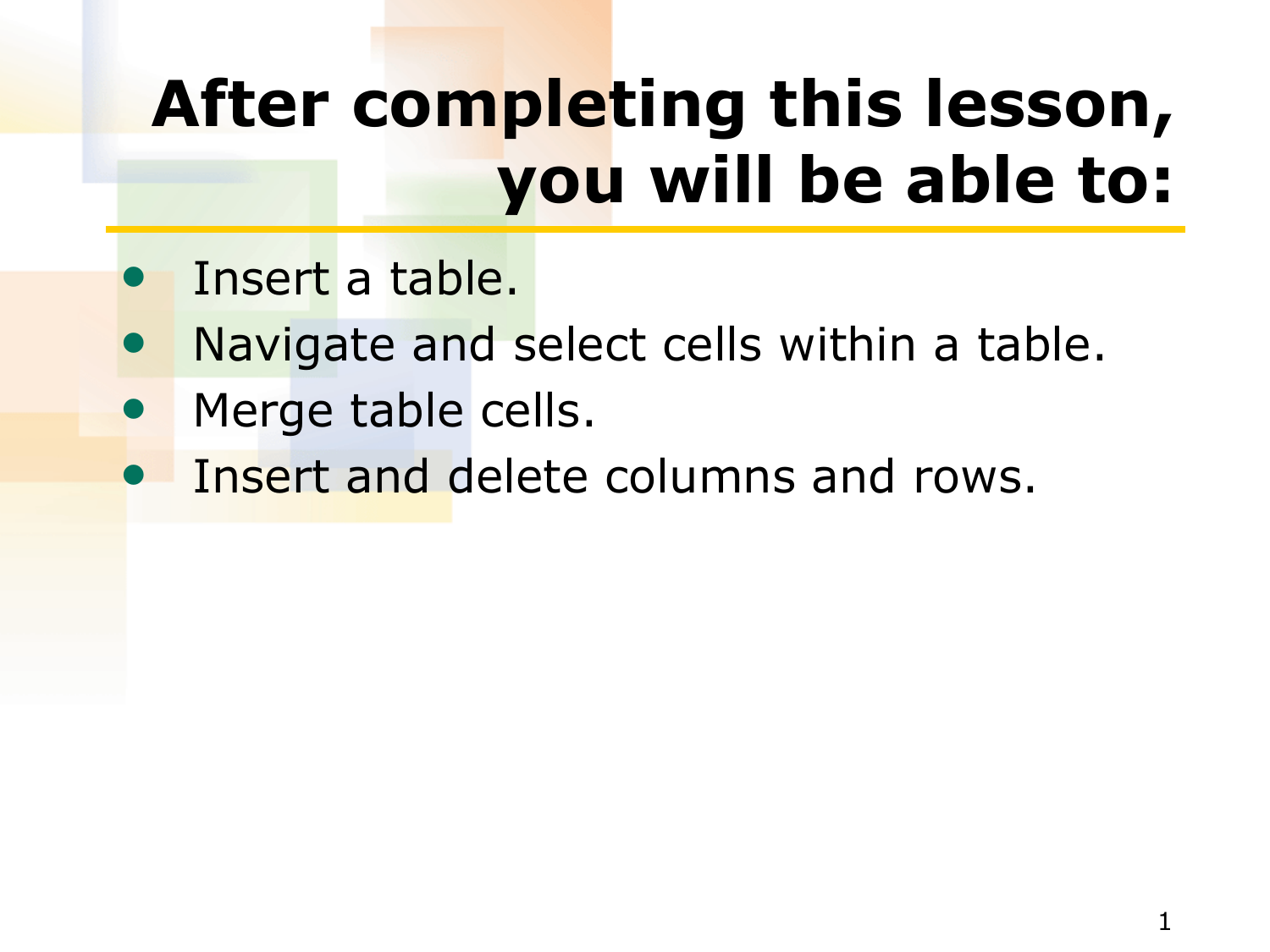### **To insert a table using the Insert Table button**

- 1. Click to position the insertion point where you want to insert the table.
- 2. On the Standard toolbar, click the Insert Table button.
- 3. On the Insert Table menu, drag the mouse pointer over the boxes and click the desired number of rows and columns.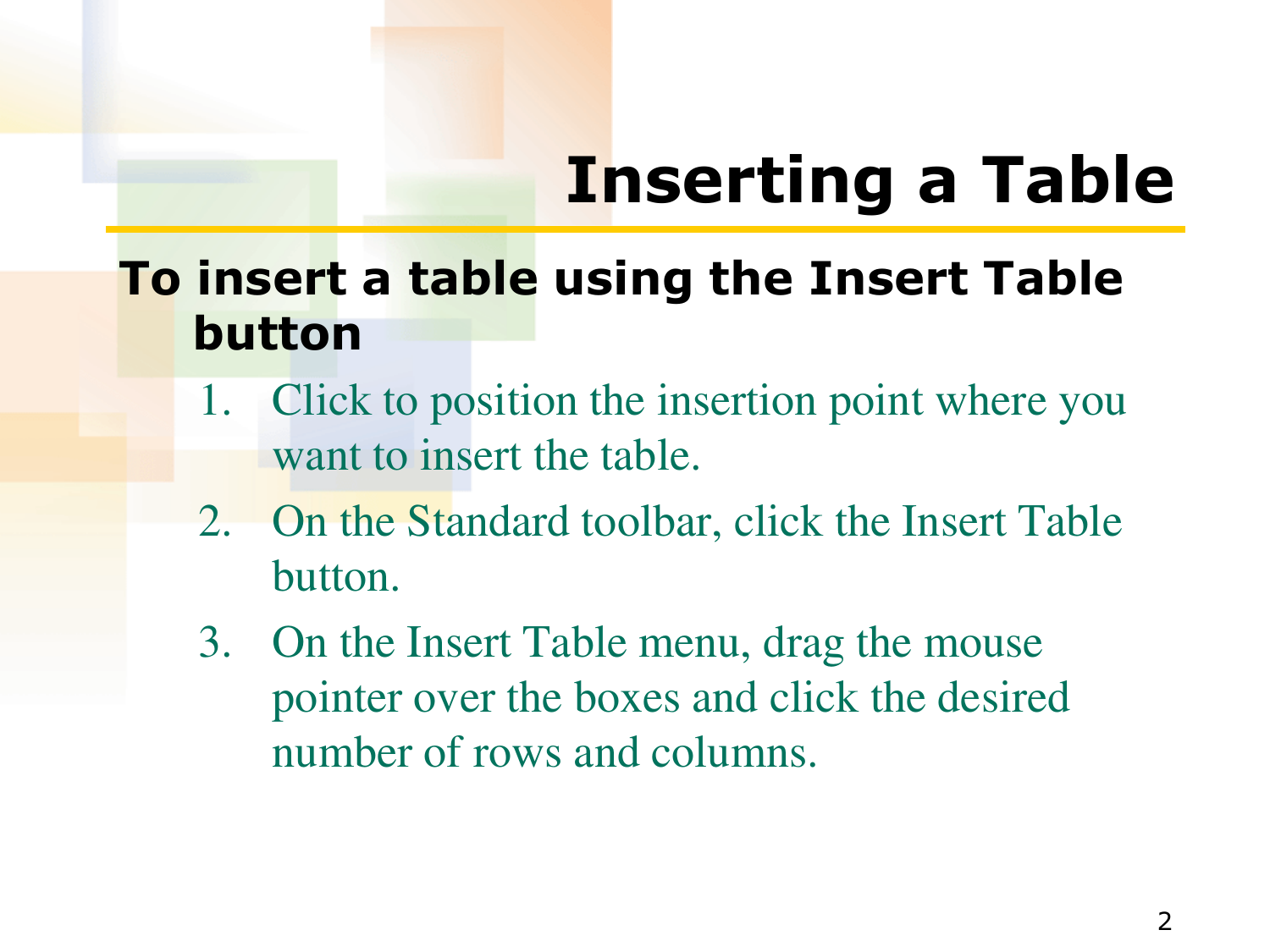### **To draw a table using the Tables and Borders button**

- 1. On the Standard toolbar, click the Tables and Borders button.
- 2. Drag the mouse pointer diagonally to create the table boundaries.
- 3. Drag the pointer to create vertical and horizontal lines, which create the columns and rows.
- 4. Click the Tables and Borders button again to stop drawing.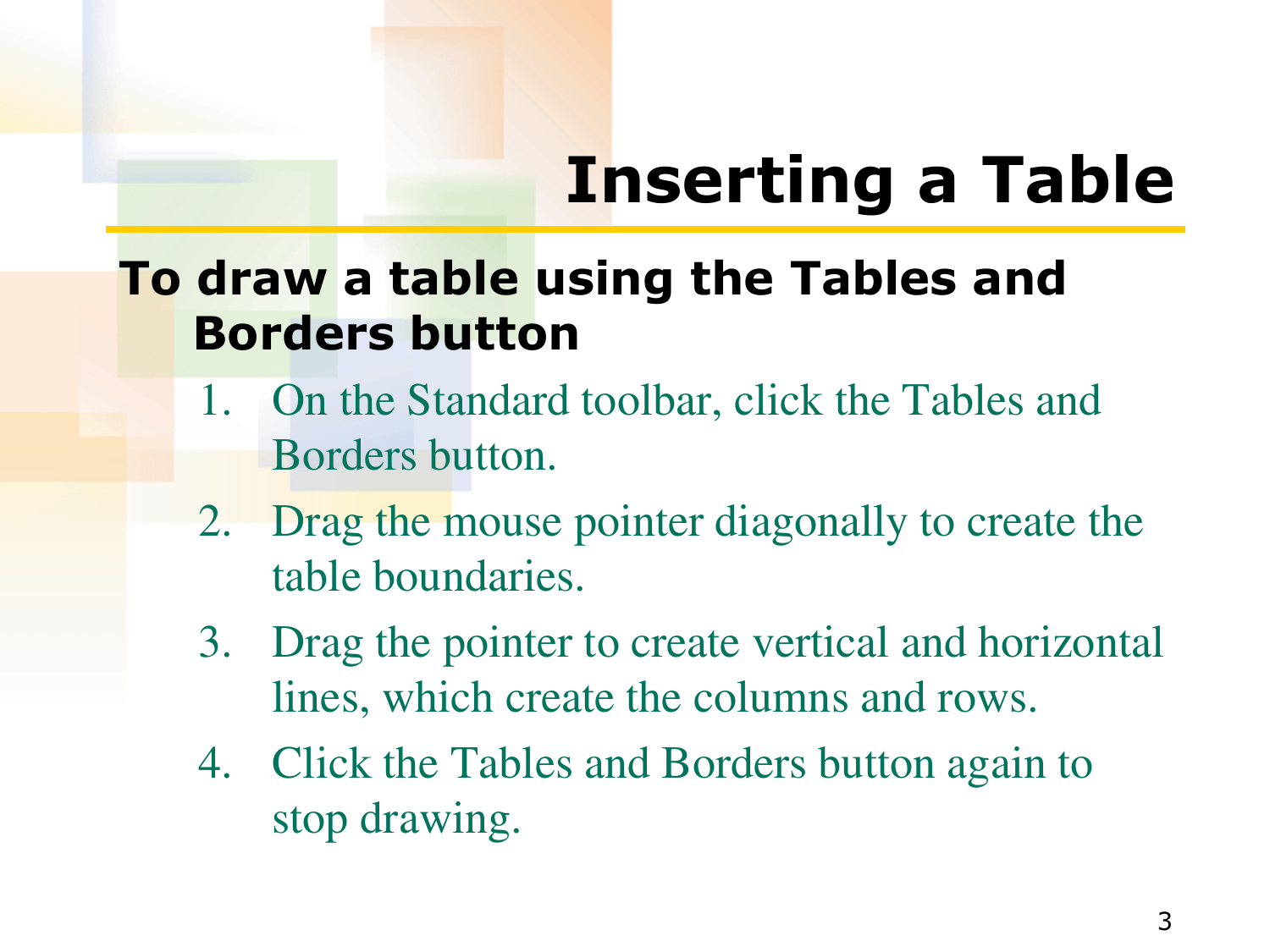**To insert a table using the Insert Table dialog box** 

- 1. Click to position the insertion point where you want to insert the table.
- 2. On the Table menu, point to Insert and click Table.
- 3. In the Number of columns box, type the number of columns that you want in the table.

(*continued*)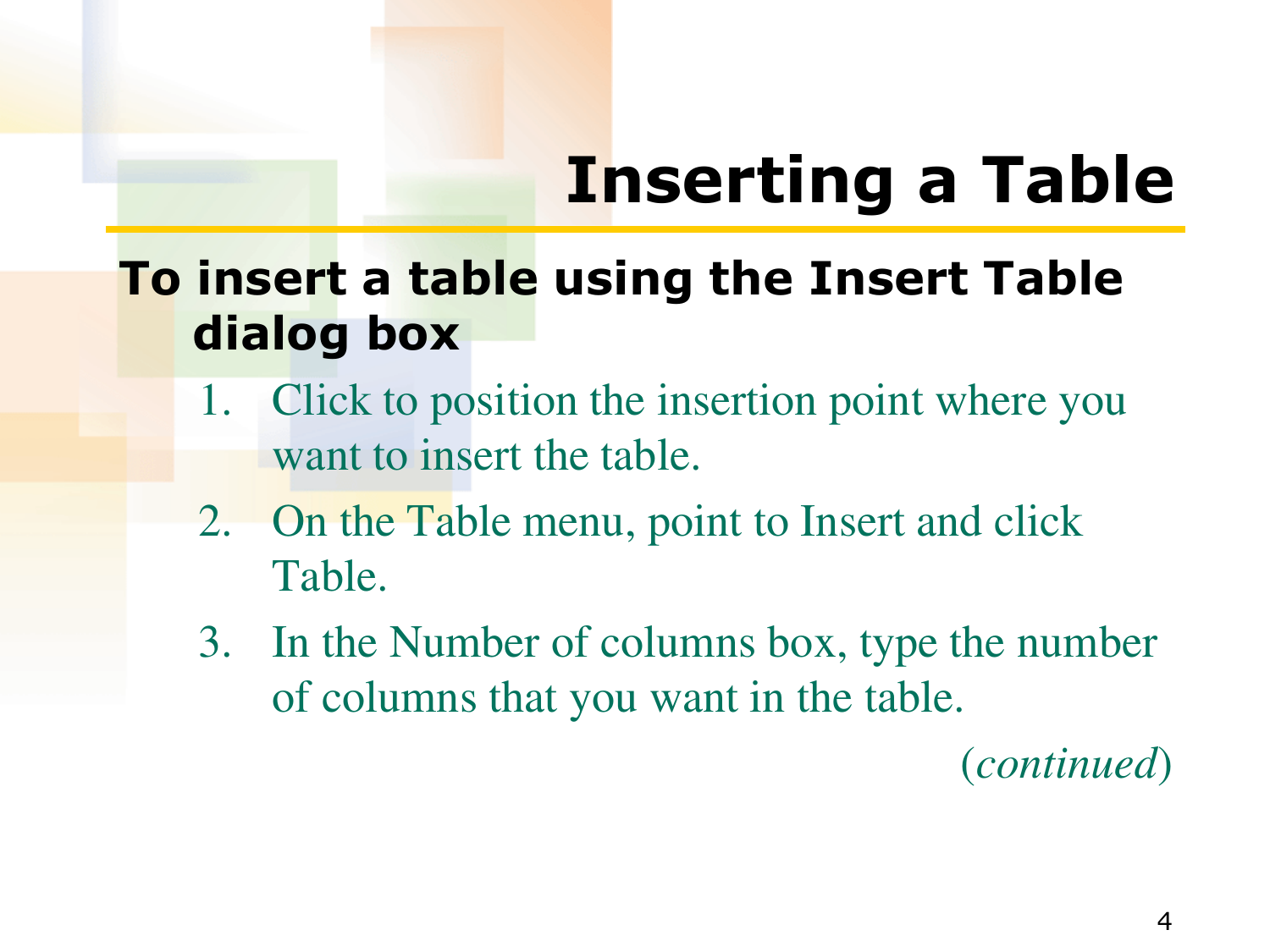### **To insert a table using the Insert Table dialog box** *(continued)*

- 4. In the Number of rows box, type the number of rows.
- 5. Click OK.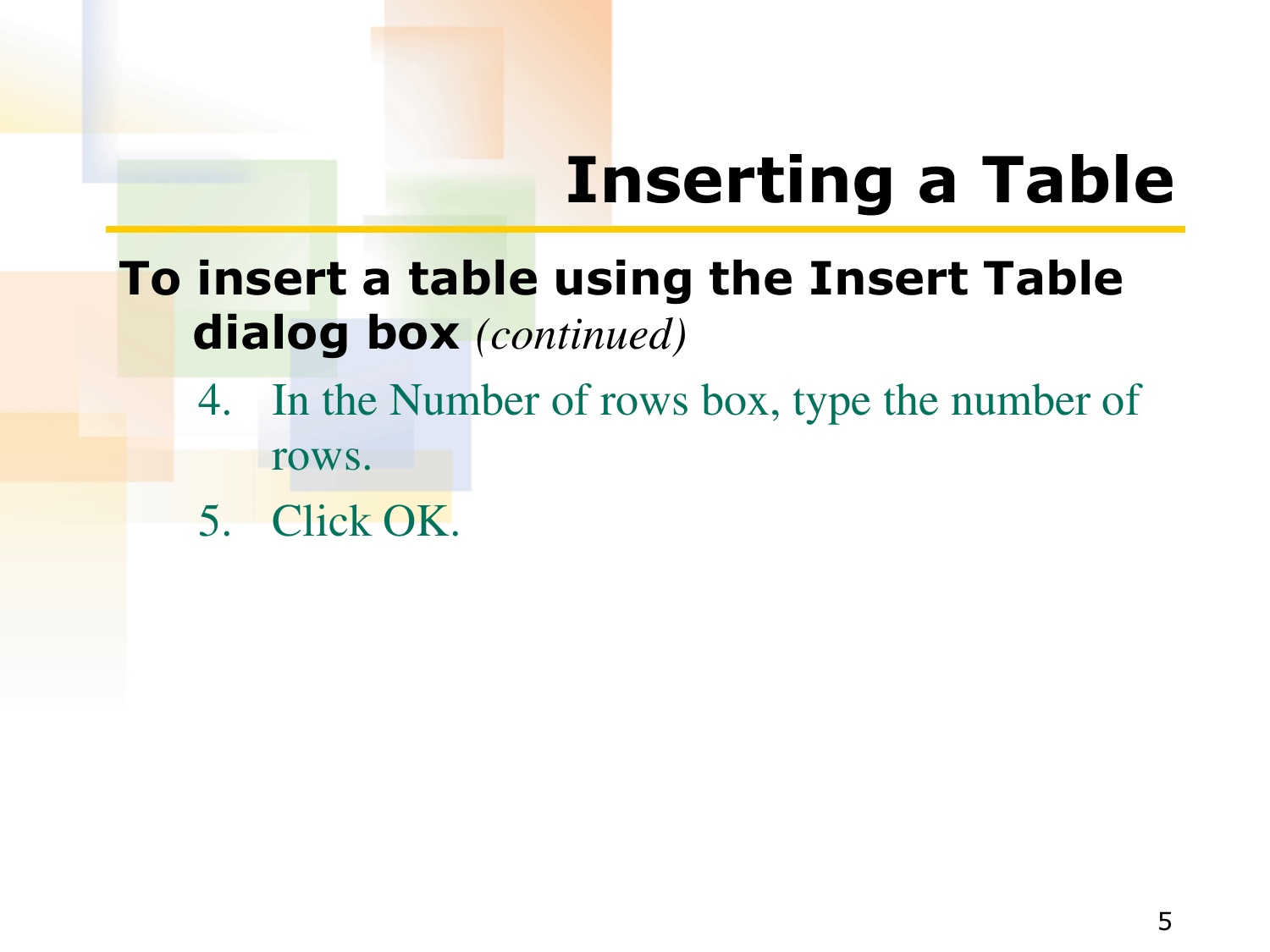## **Moving Around and Selecting Cells in a Table**

### **To navigate within a table**

- 1. Click the desired cell.
- 2. Type the cell information.
- 3. Press Tab to move to the next cell.

#### *Or*

• Press a key combination to move to the desired location.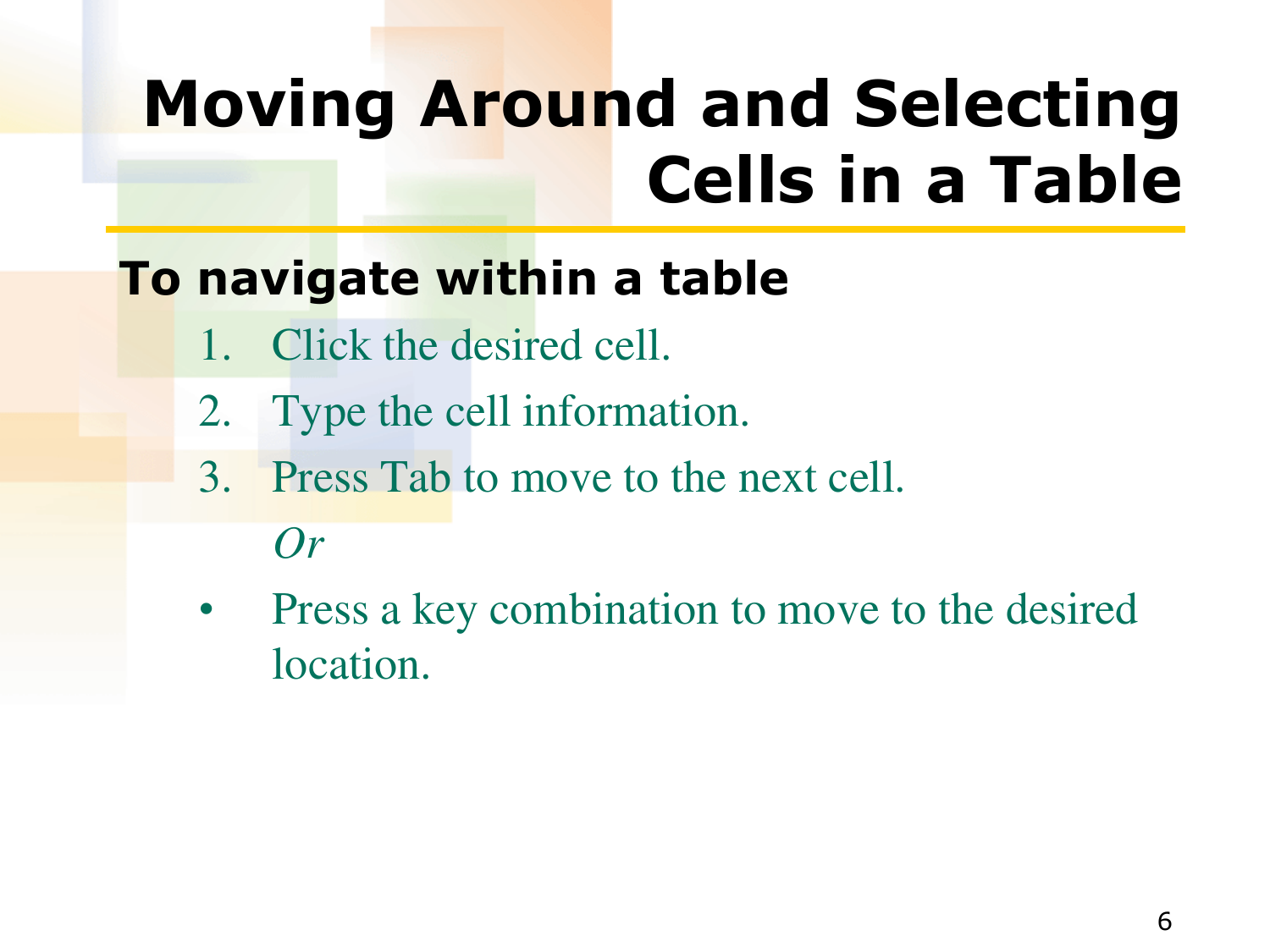## **Moving Around and Selecting Cells in a Table**

### **To select cells in a table**

Press a key combination.

*Or*

- Click the selection area to the left of a row. *Or*
- Click the top of a column. *Or*
- Click the bottom left corner of the cell.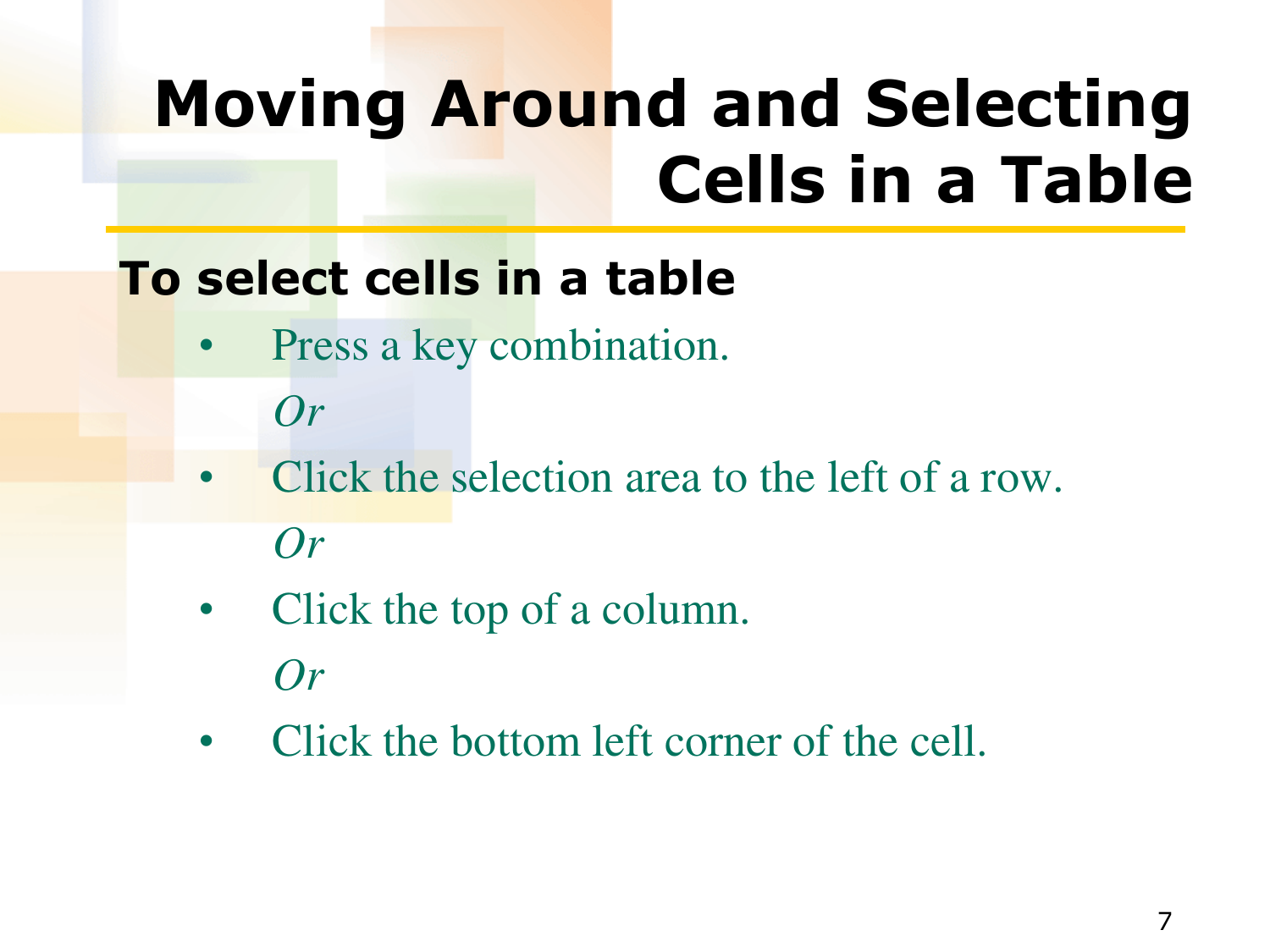# **Merging Table Cells**

### **To merge cells**

- 1. Select the cells that you want to join.
- 2. On the Table menu, click Merge Cells. *Or*
- Click the Merge Cells button on the Table and Borders toolbar.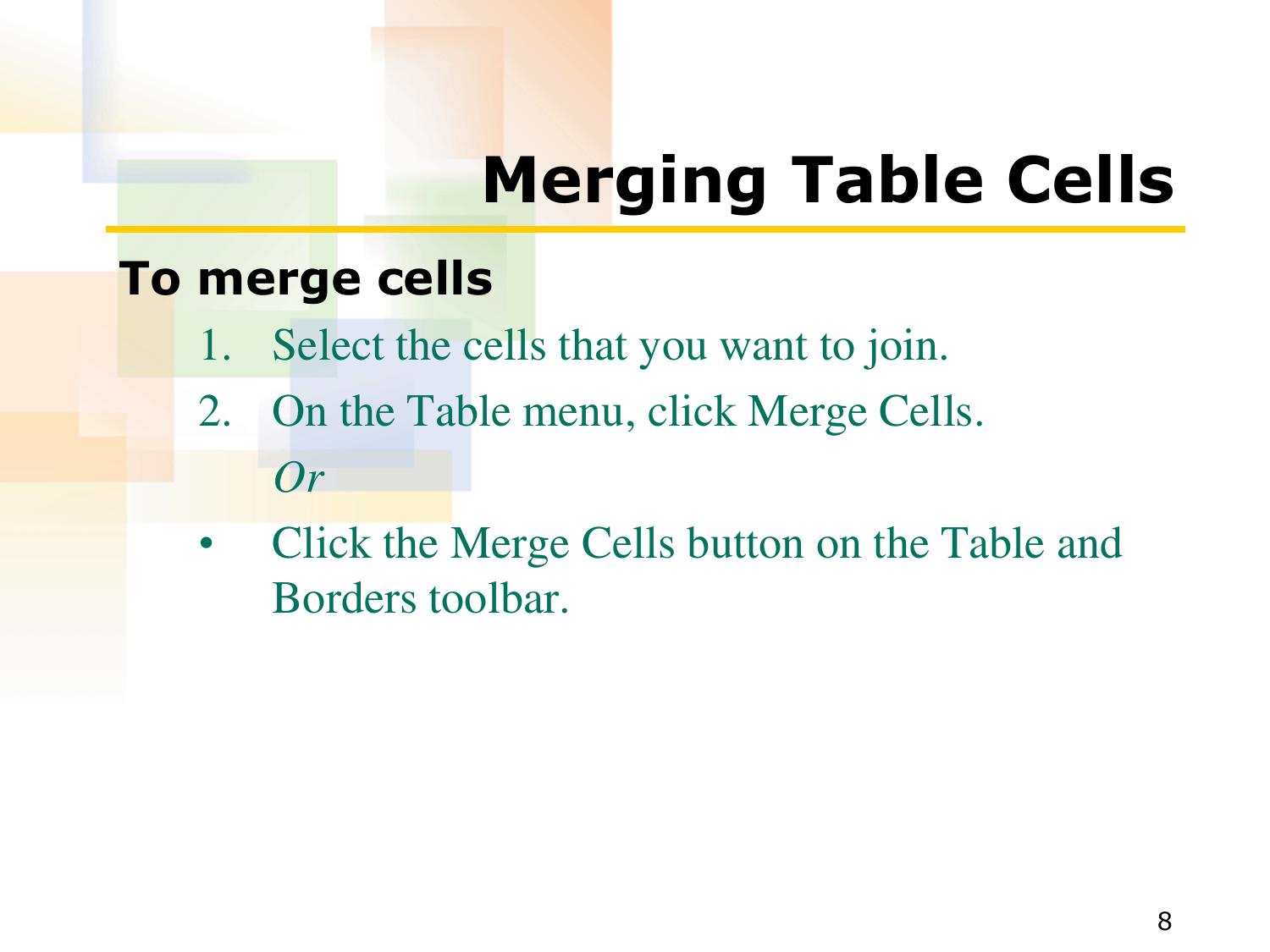## **Inserting and Deleting Column and Rows**

### **To insert columns or rows into a table**

- Click in a cell next to where you want to insert the row or column.
- 2. On the Table menu, point to Insert and click Column to the Left, Column to the Right, Rows Above, or Rows Below, as desired.